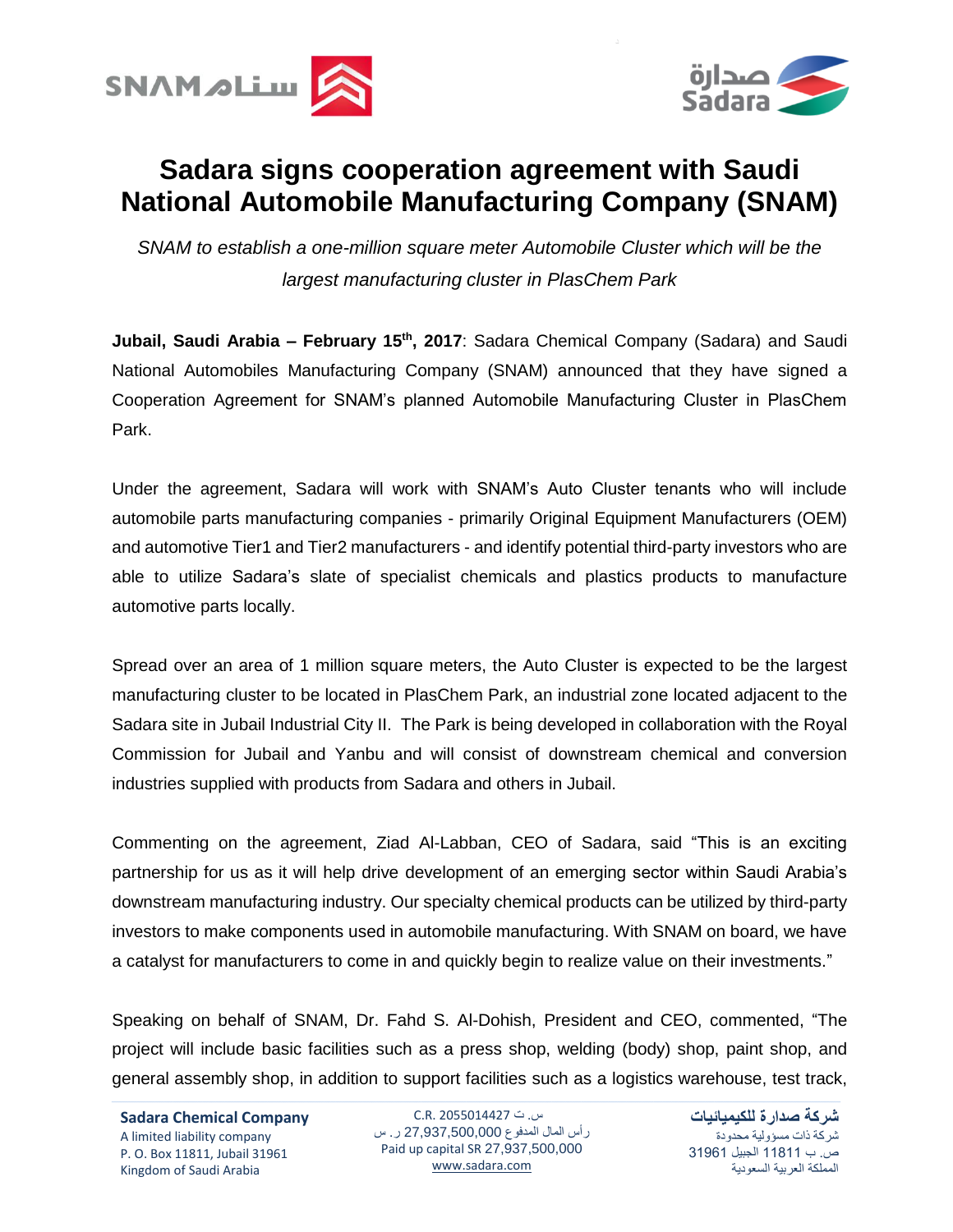



and admin building. Furthermore, another one million square meters next to SNAM's factory has been allocated for automotive Tier1 suppliers."

Furthermore, Dr. Al-Dohish added, "In order to create a sustainable automotive industry ecosystem, SNAM researched local companies with operations related to automotive industry in order to activate Tier2 and Tier3 suppliers who can do business with international Tier1 suppliers. Another important aspect of SNAM's plan is to utilize the local resources in manufacturing the automotive parts as much as possible."

PlasChem Park is a 12-square kilometer industrial park in Jubail Industrial City II dedicated to downstream chemical and conversion industries. PlasChem Park is a key element differentiating Sadara from other petrochemical, chemical and plastics manufacturing projects in Saudi Arabia.

The Park is uniquely positioned to enable and support downstream opportunities in many market segments, including the Hydrocarbon Resin Cluster, Ethylene Oxide/Propylene Oxide (EO/PO) Cluster, Polyurethane Cluster and a Plastics Cluster. Collectively, these clusters are expected to attract diversified investments into PlasChem Park in an array of downstream applications such as the production of oil and gas chemicals, construction materials, auto components, animal feed, paints and coatings, as well as home and personal care products.

س. ت 2055014427 .R.C رأس المال المدفوع 27,937,500,000 ر. س Paid up capital SR 27,937,500,000 [www.sadara.com](http://www.sadara.com/)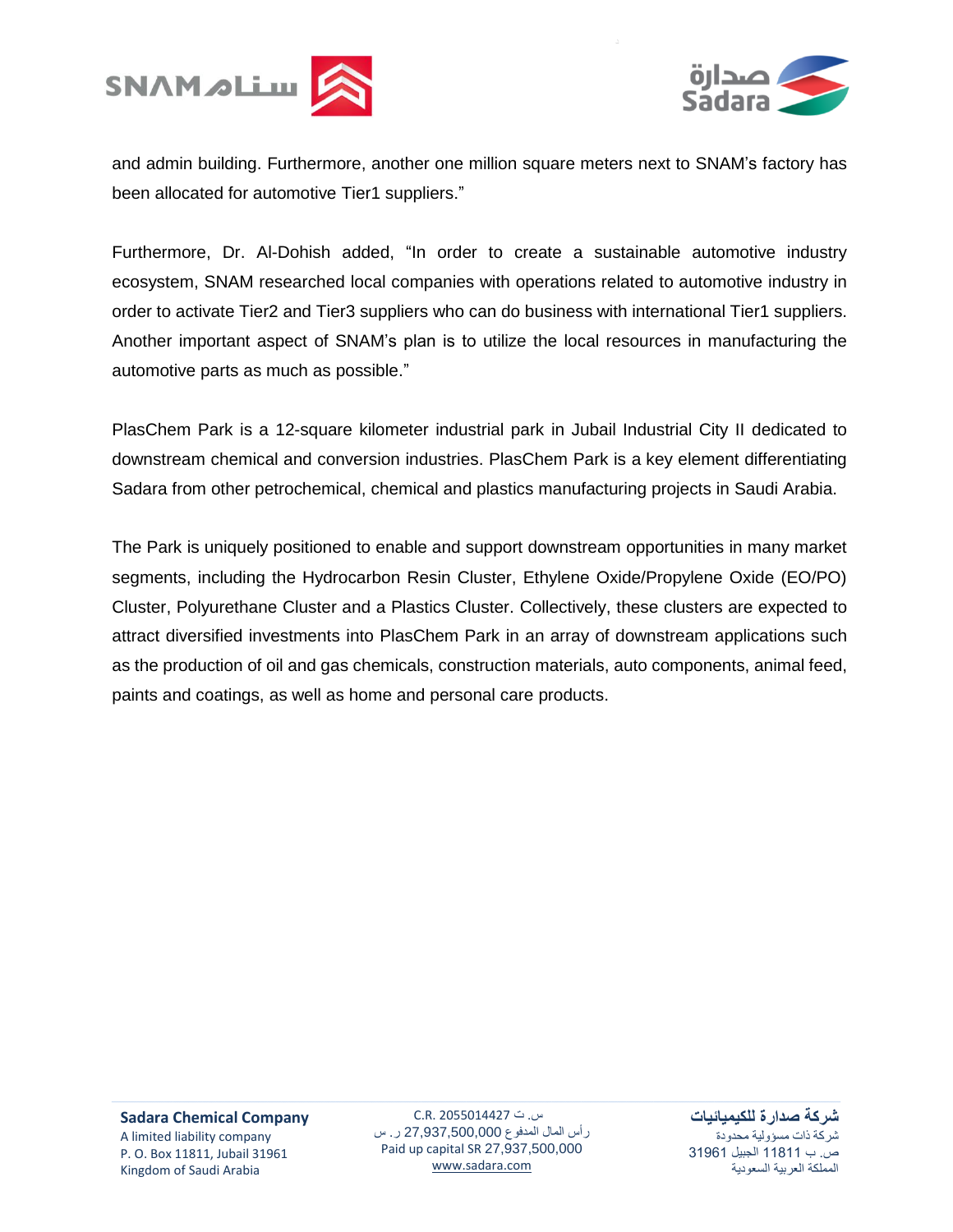





**Sadara Chemical Company**

A limited liability company P. O. Box 11811, Jubail 31961 Kingdom of Saudi Arabia

س. ت C.R. 2055014427 رأس المال المدفوع 27,937,500,000 ر. س Paid up capital SR 27,937,500,000 [www.sadara.com](http://www.sadara.com/)